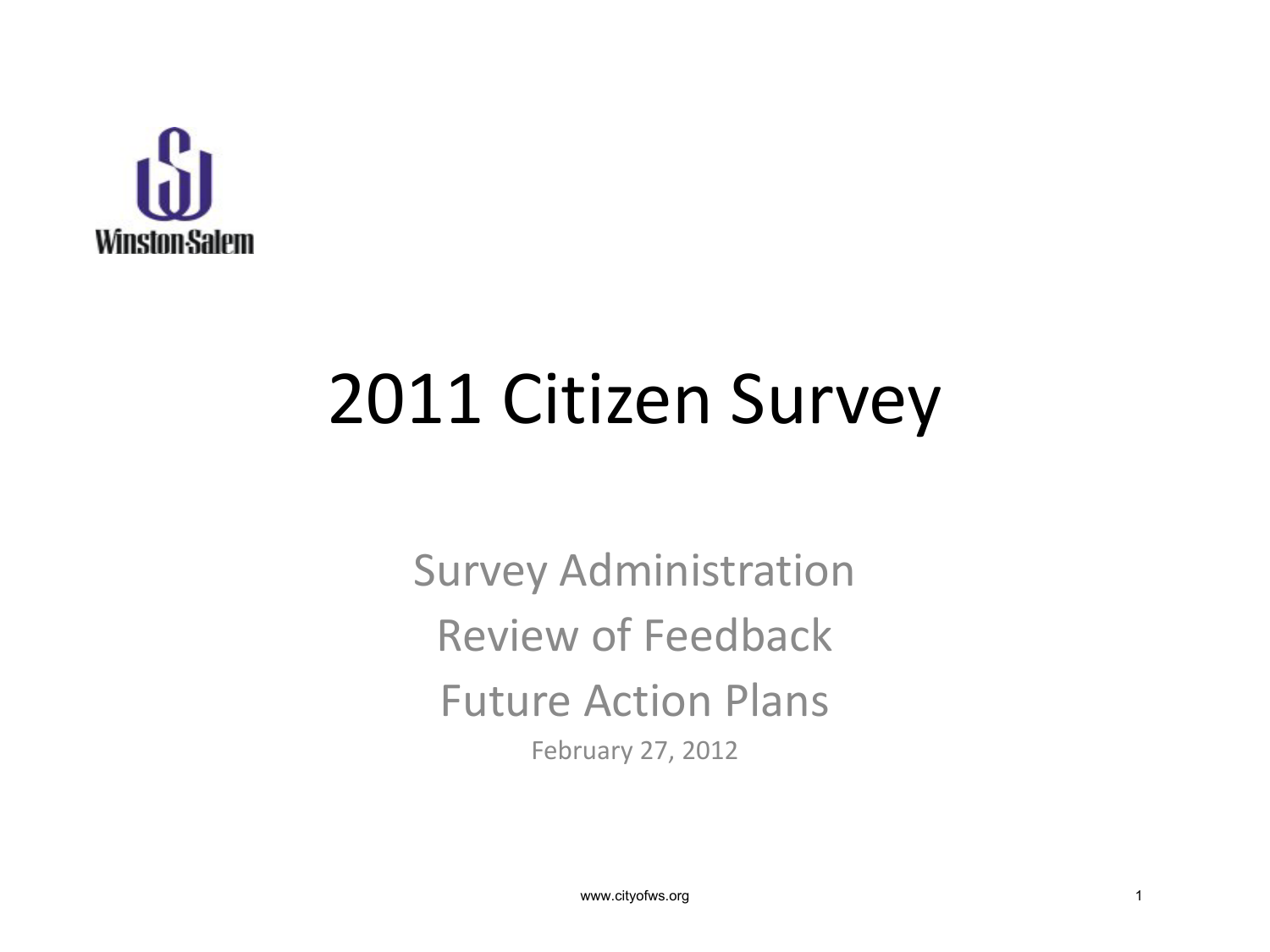

- Telephone Surveys Conducted 2006, 2007 and 2008
	- Structure and timing of survey limited effectiveness
	- "Grades" not meaningful to gauge or improve service delivery and satisfaction
	- Migration of land lines to cell phones limited community representation
	- Open ended questions were unstructured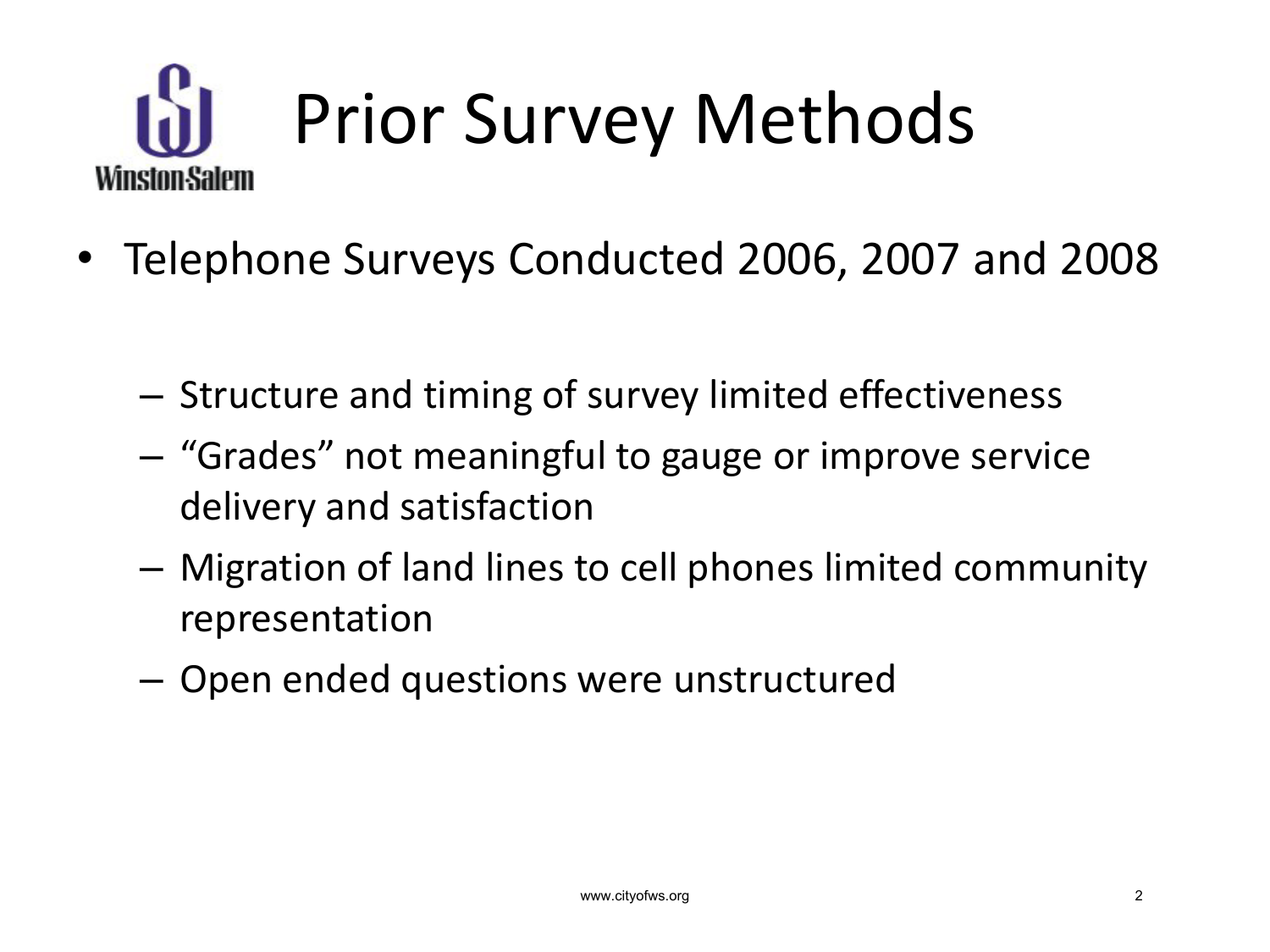

- Affiliated with ICMA/National Research Center
- Designed specifically for local governments
- Customizable and flexible
- Mail and web-based completion options; Hispanic version available.
- Benchmark/Norm Comparisons
- Key Driver Analysis
- Ratings for City Services and Community Issues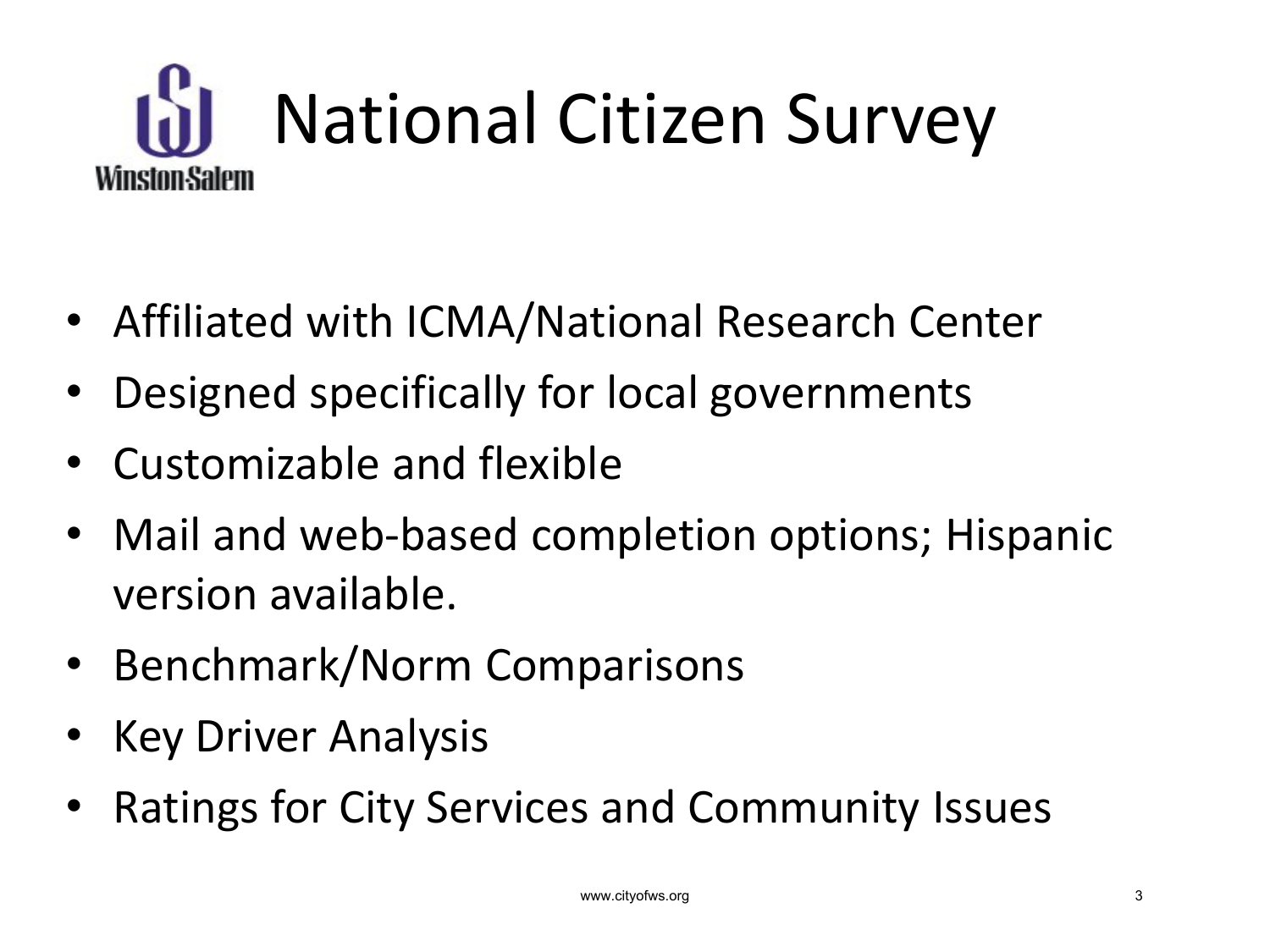

# Survey Structure

### 21 Quantitative/Qualitative Questions

Identify Community Strengths/Weaknesses Identify Service Strengths/Weaknesses

### 3 Policy Questions – Closed End Response

Reduction of Services

New/Expanded Programs

Capital Project Funding

#### 1 Policy Question – Open End Response

What is the single most pressing issue facing the City in the next five years?

Rating Scale – Excellent, Good, Fair, Poor, Don't Know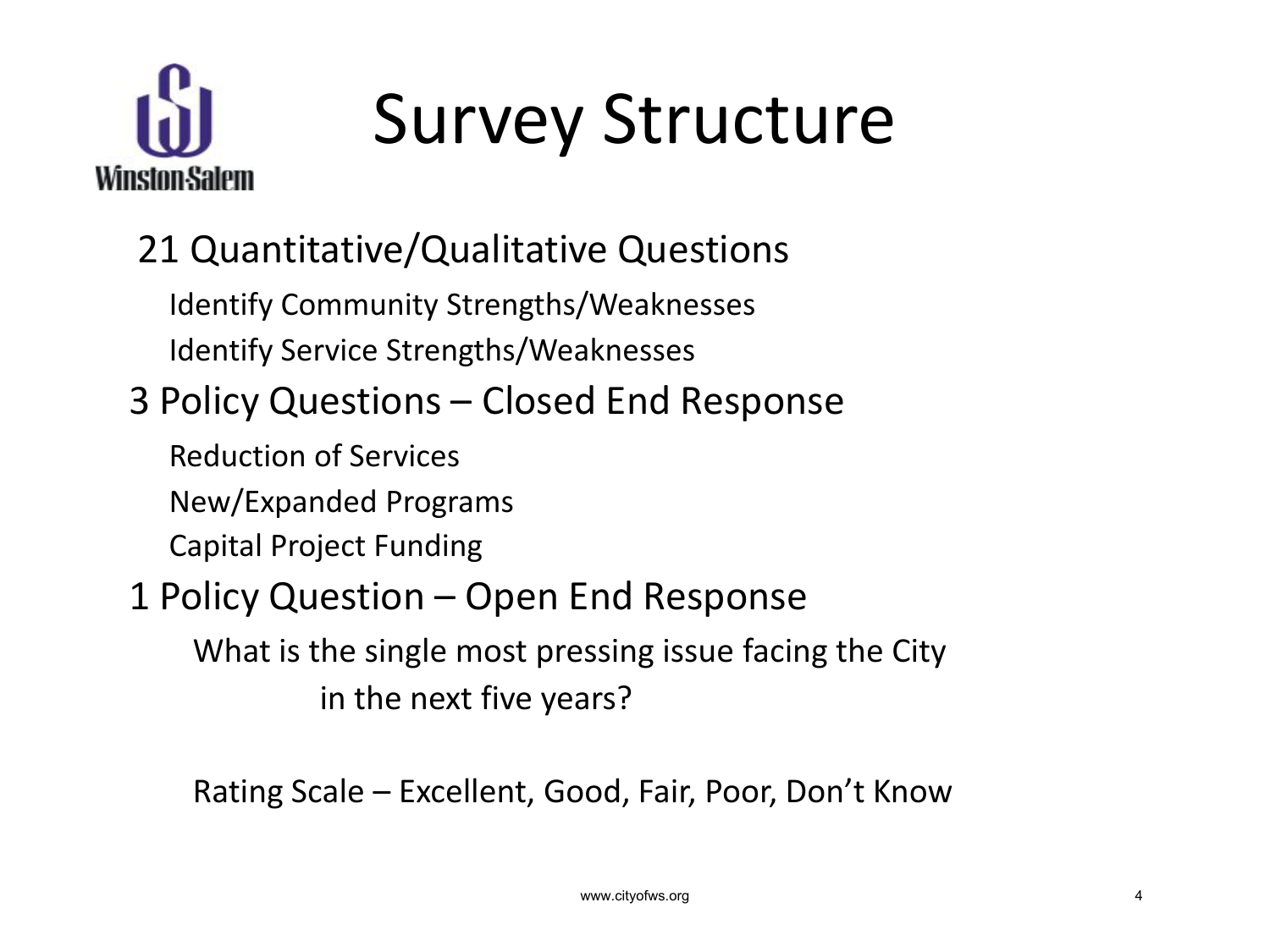

## Survey Details

Multiple –contact mailed survey (option to complete online) Representative sample of 3,000 households Survey Period – September thru November 2011

652 Completed Surveys – 23% Response Rate 4% Margin of Error – Statistically Valid Sample

Supplemental Web Survey – December 2011 220 Surveys – Self Selected Participants

Geographic and Demographic Data Collected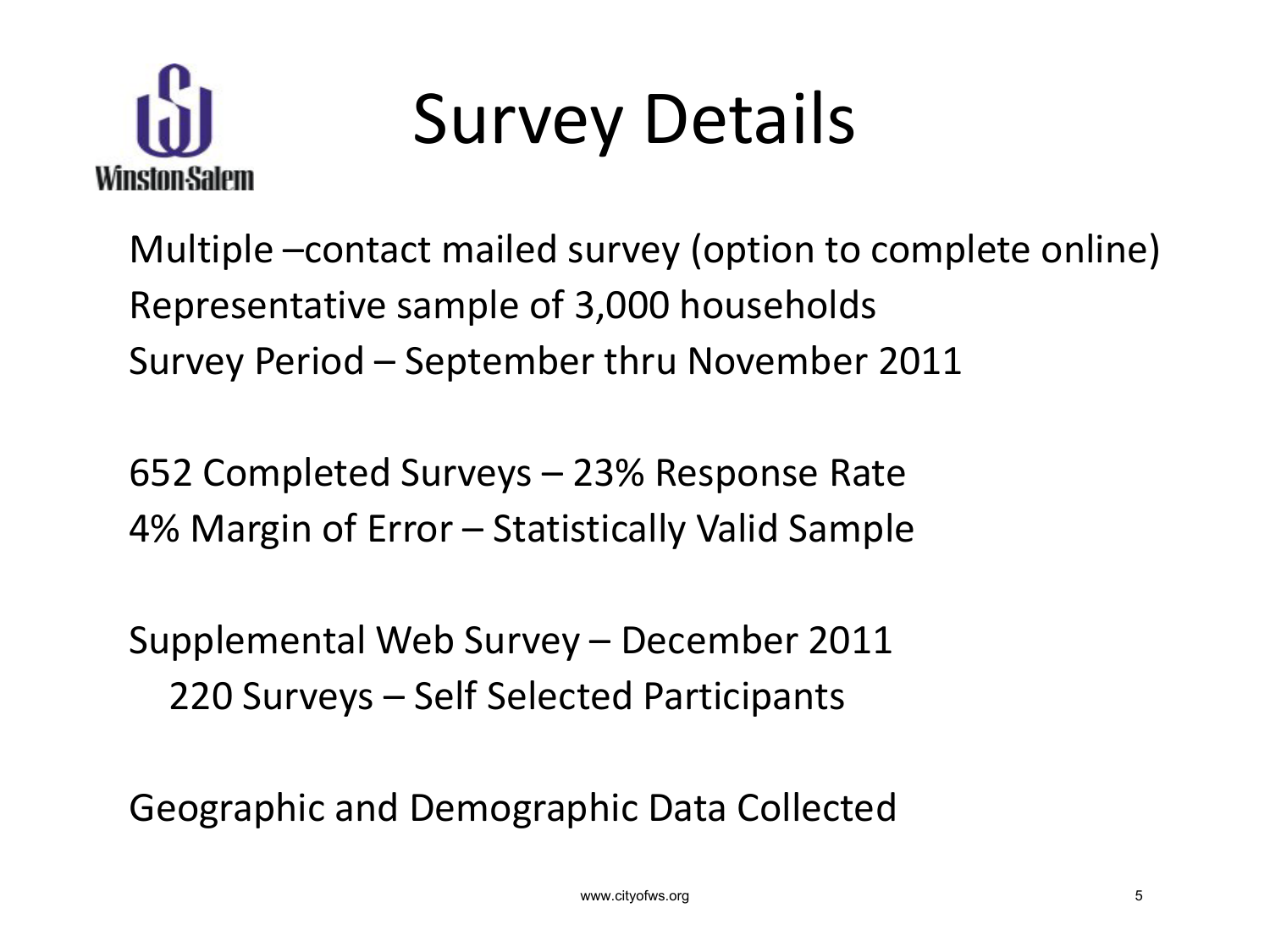

### Survey Categories

| <b>Community Quality</b>       | <b>Community Design</b>             |
|--------------------------------|-------------------------------------|
| <b>Public Safety</b>           | <b>Environmental Sustainability</b> |
| <b>Recreation and Wellness</b> | <b>Community Inclusiveness</b>      |
| <b>Civic Engagement</b>        | <b>Public Trust</b>                 |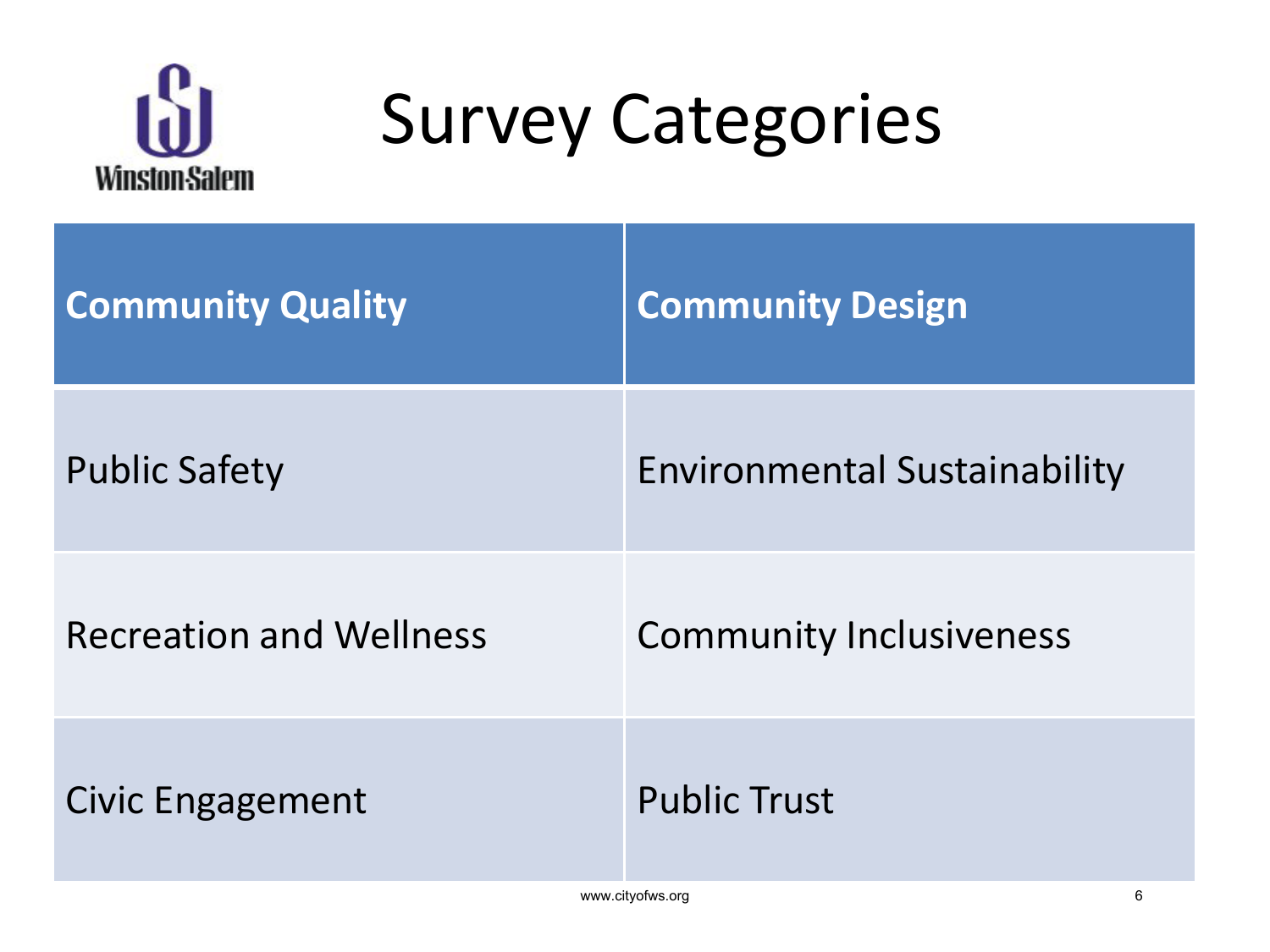

National – Approximately 500 governmental jurisdictions 25% in Southern Region 19% population of 150,000 or more

Southern Region – 24 Jurisdictions Cities with populations between 150,000 – 450,000

Comparison Ratings:

Much Above, Above, Similar, Less, Much Less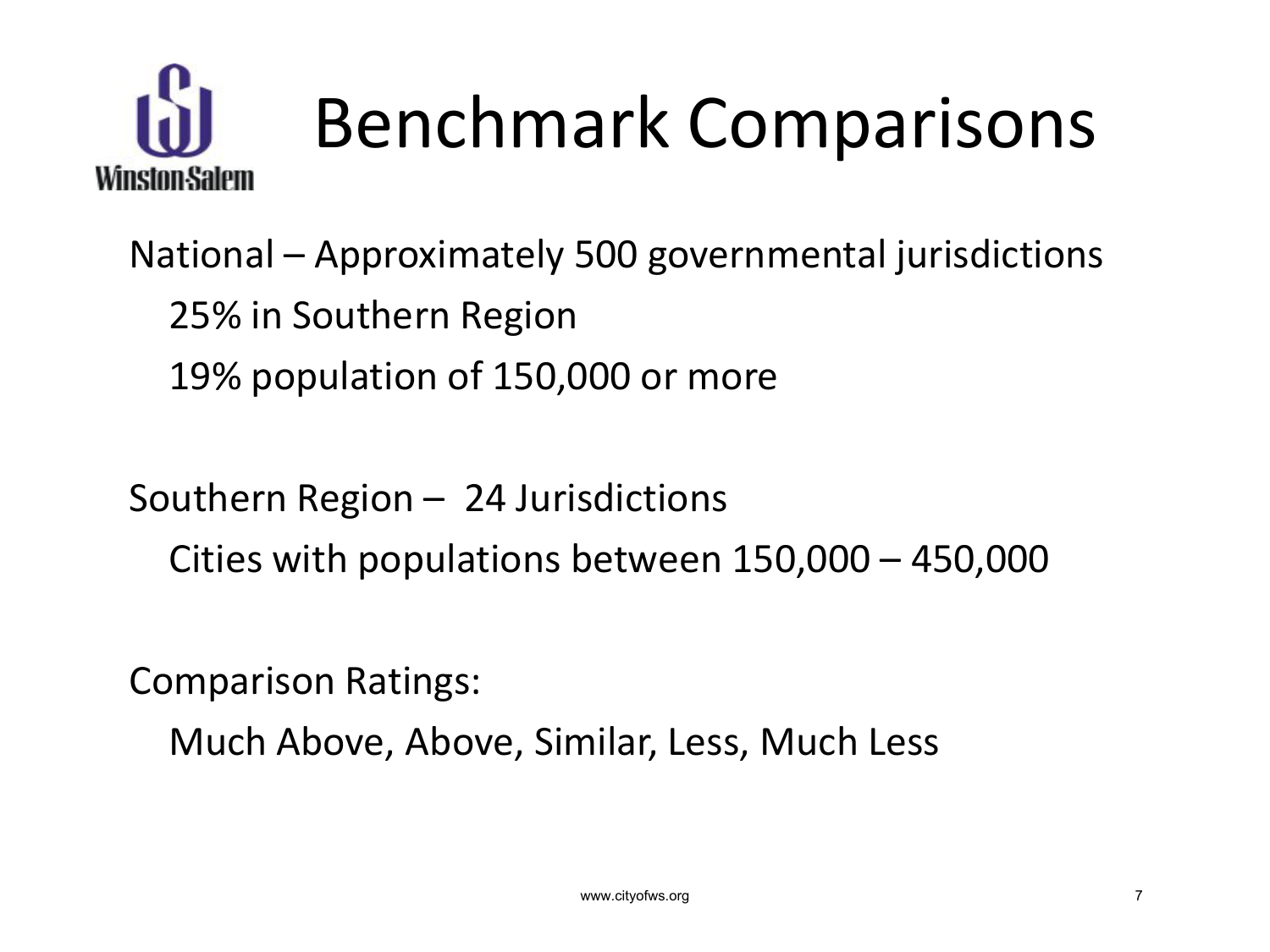

# Survey Results Summary

### Overall Quality of Life 78% Excellent/Good

#### Community Characteristics – 31 Comparative Ratings

- 
- 
- 
- 16 Above National Benchmark 26 Above South Region Benchmark
	- 7 Similar to National Benchmark 4 Similar to South Region Benchmark
- 8 Below National Benchmark 1 Below South Region Benchmark

#### City Services – 32 Comparative Ratings

- 
- 
- 
- 3 No Benchmark Available 4 No Benchmark Available
- 6 Above National Benchmark 13 Above South Region Benchmark
- 12 Similar to National Benchmark 10 Similar to South Region Benchmark
- 11 Below National Benchmark 5 Below South Region Benchmark
	-

(See Supplemental Detail Handout)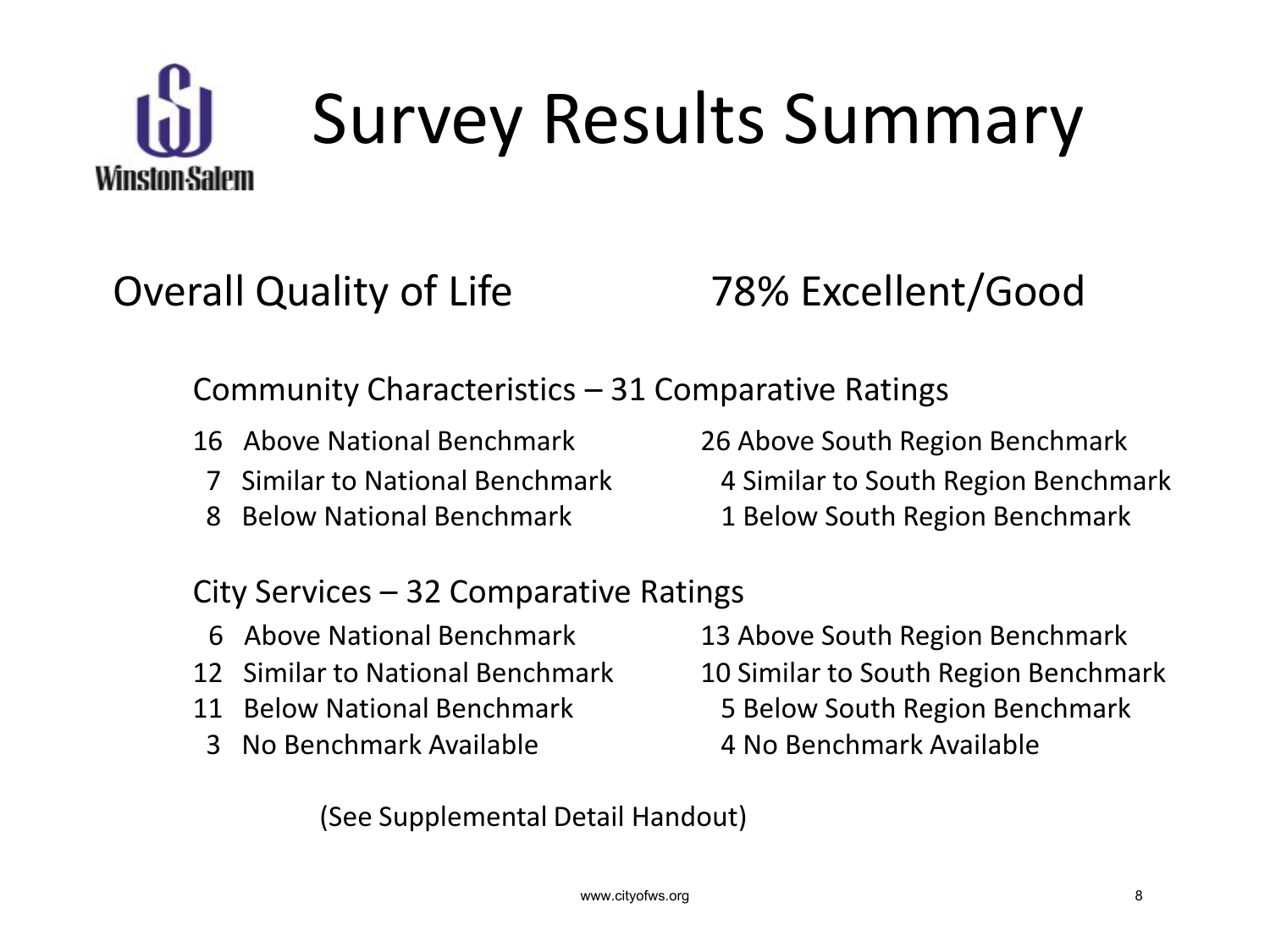

## Key Driver Analysis

Services Most Closely Correlated with Ratings of Overall Service Quality

> City Link Code Enforcement Health Services (Not a City Service) Recreation Facilities Storm Drainage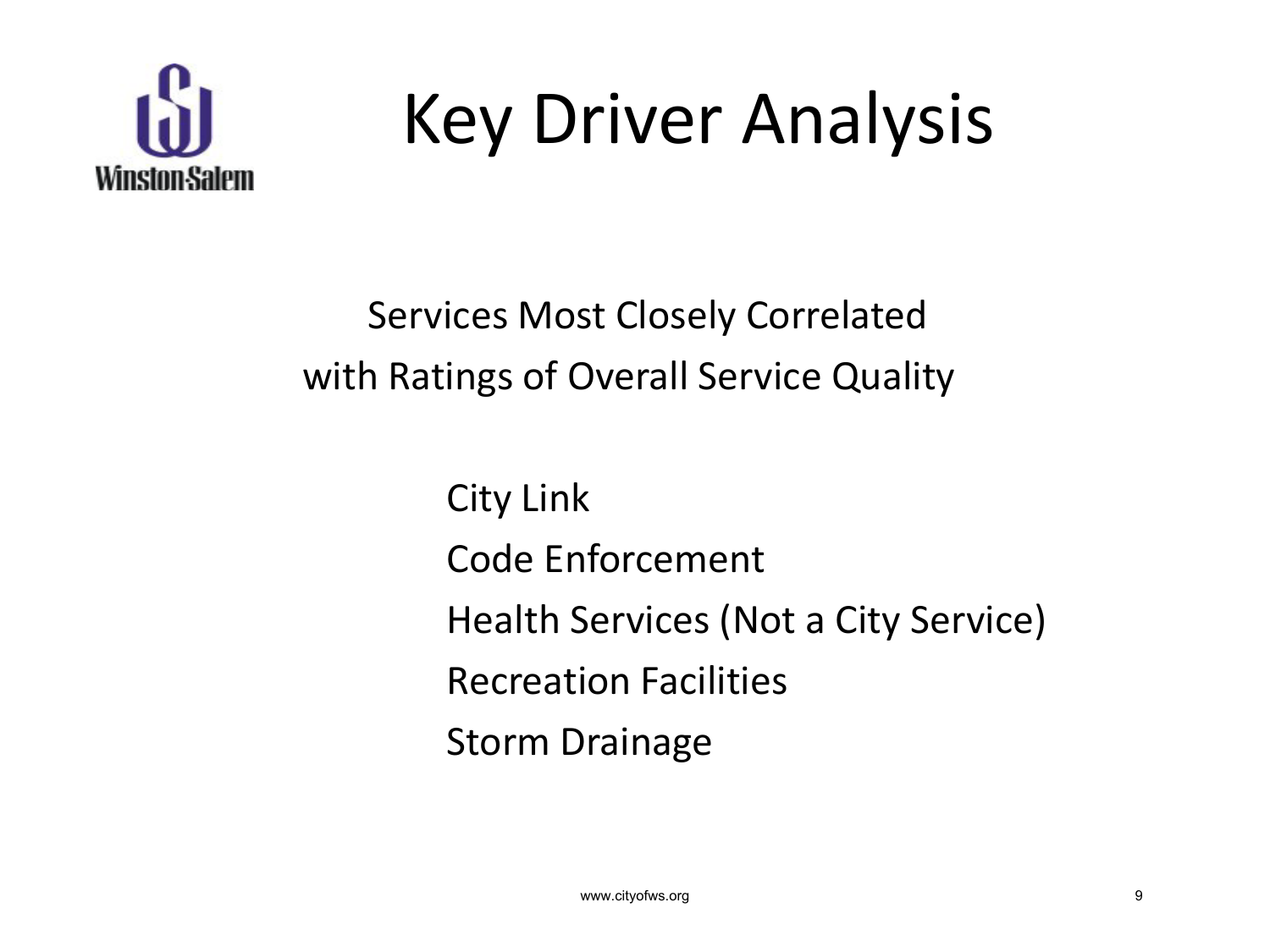

Service Reduction Preferences – Reduce some or a lot

| <b>Public Assembly Facilities/Special Events</b> | 60% |
|--------------------------------------------------|-----|
| <b>Support of Non-Profit Organizations</b>       | 49% |
| <b>Code Enforcement</b>                          | 45% |
| <b>Bulky Item Pick-Up</b>                        | 44% |
| <b>Parks Maintenance/Recreation Programs</b>     | 41% |

(Do Not Reduce – Fire, Police)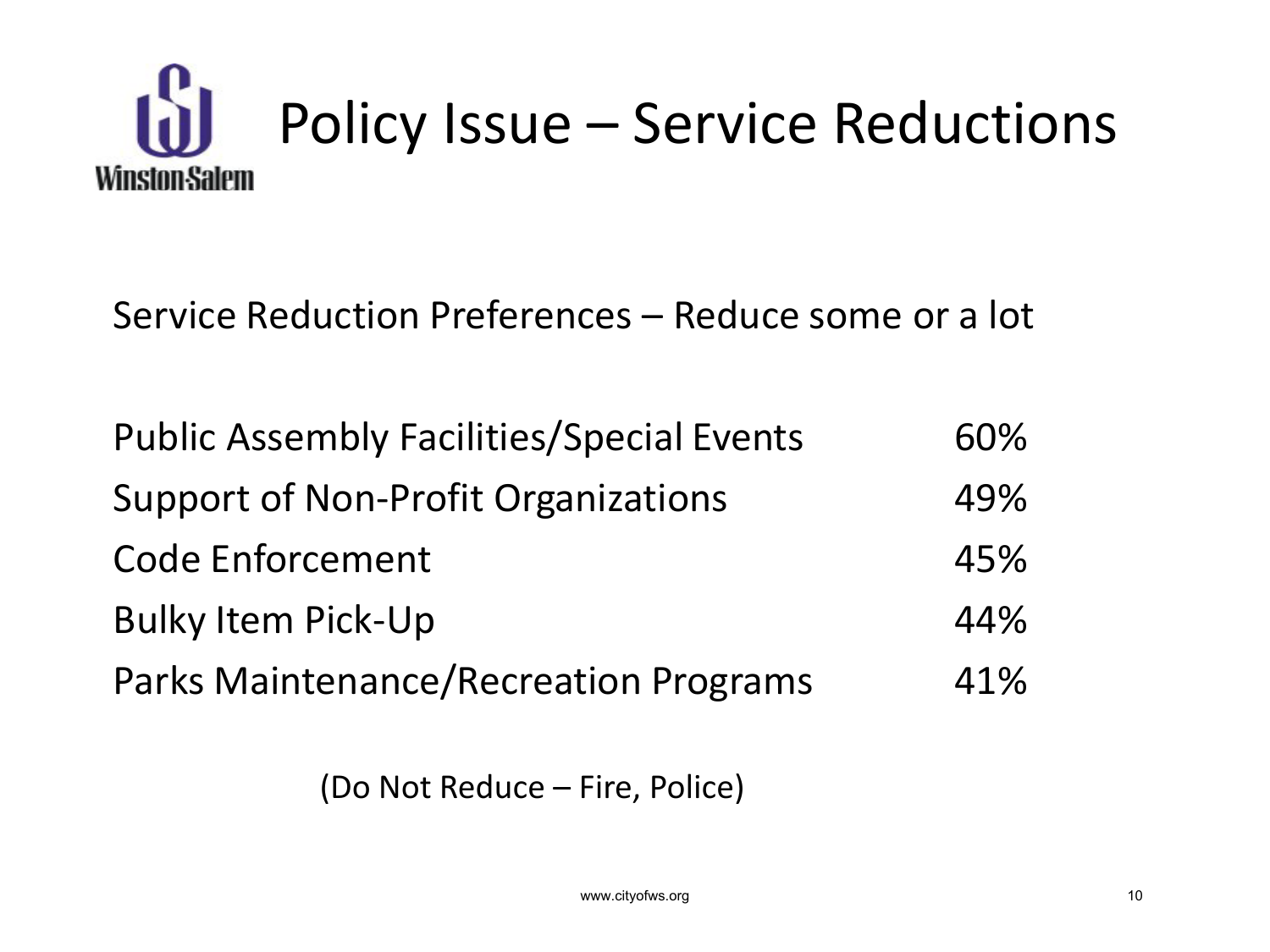

Program Preferences – Definitely fund or consider funding

| <b>Emergency Preparedness/Disaster Recovery</b>   | 92% |
|---------------------------------------------------|-----|
| <b>Economic Development/Business Recruitment</b>  | 91% |
| <b>Sidewalks</b>                                  | 88% |
| <b>Housing Assistance/Revitalization Programs</b> | 83% |
| Green/Sustainability Initiatives                  | 82% |
| <b>Recreation Programs</b>                        | 82% |

(Do not Fund – Streetcar, Public Art)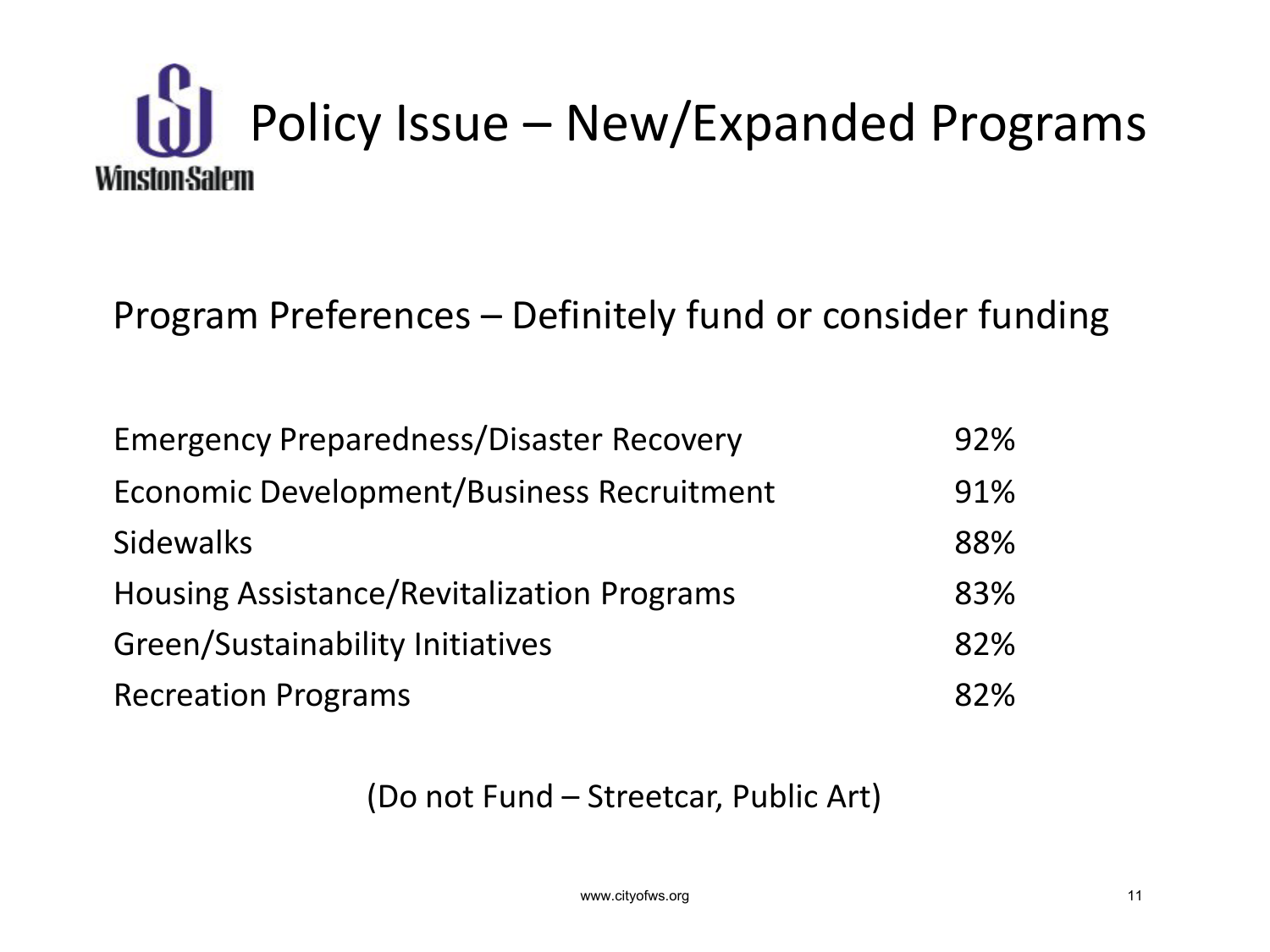

Funding Preference – Strongly support or somewhat support

| <b>Public Safety Projects</b>                  | 94% |
|------------------------------------------------|-----|
| <b>Community/Economic Development Projects</b> | 91% |
| <b>Transportation Projects</b>                 | 83% |
| <b>Recreation/Cultural Projects</b>            | 79% |
| <b>General Government Projects</b>             | 70% |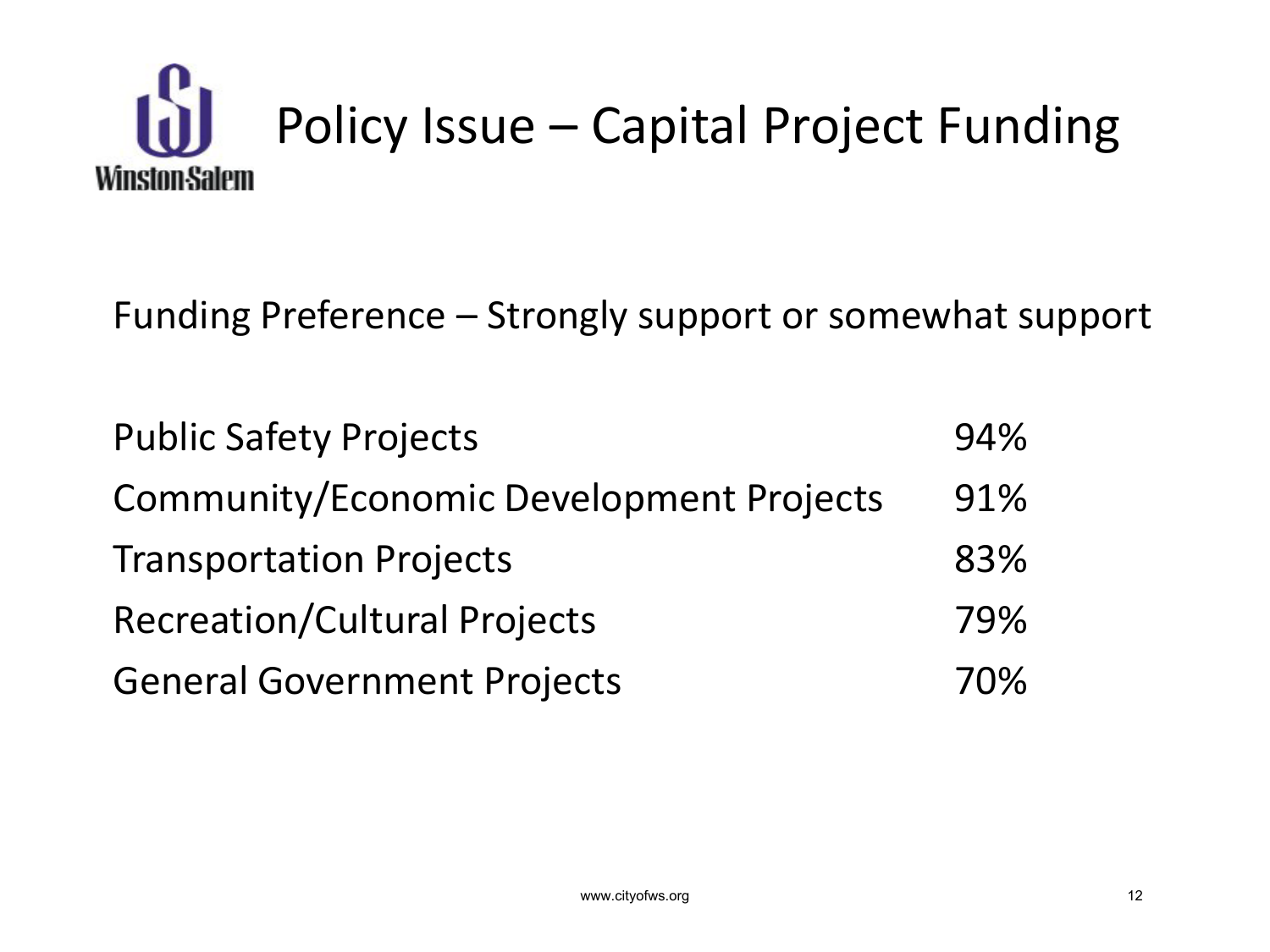

| Jobs, Economy, Economic Development           | 48% |
|-----------------------------------------------|-----|
| Growth/Downtown Revitalization                | 9%  |
| Safety/Crime Reduction                        | 8%  |
| Infrastructure - Roads, Sidewalks, Bike Lanes | 7%  |
| Taxes, Government Services, Leadership        | 7%  |

Others: Human Services (6%), Traffic/Transportation (6%), Schools/Education (4%)

\* Open Ended Question with no prompted response.